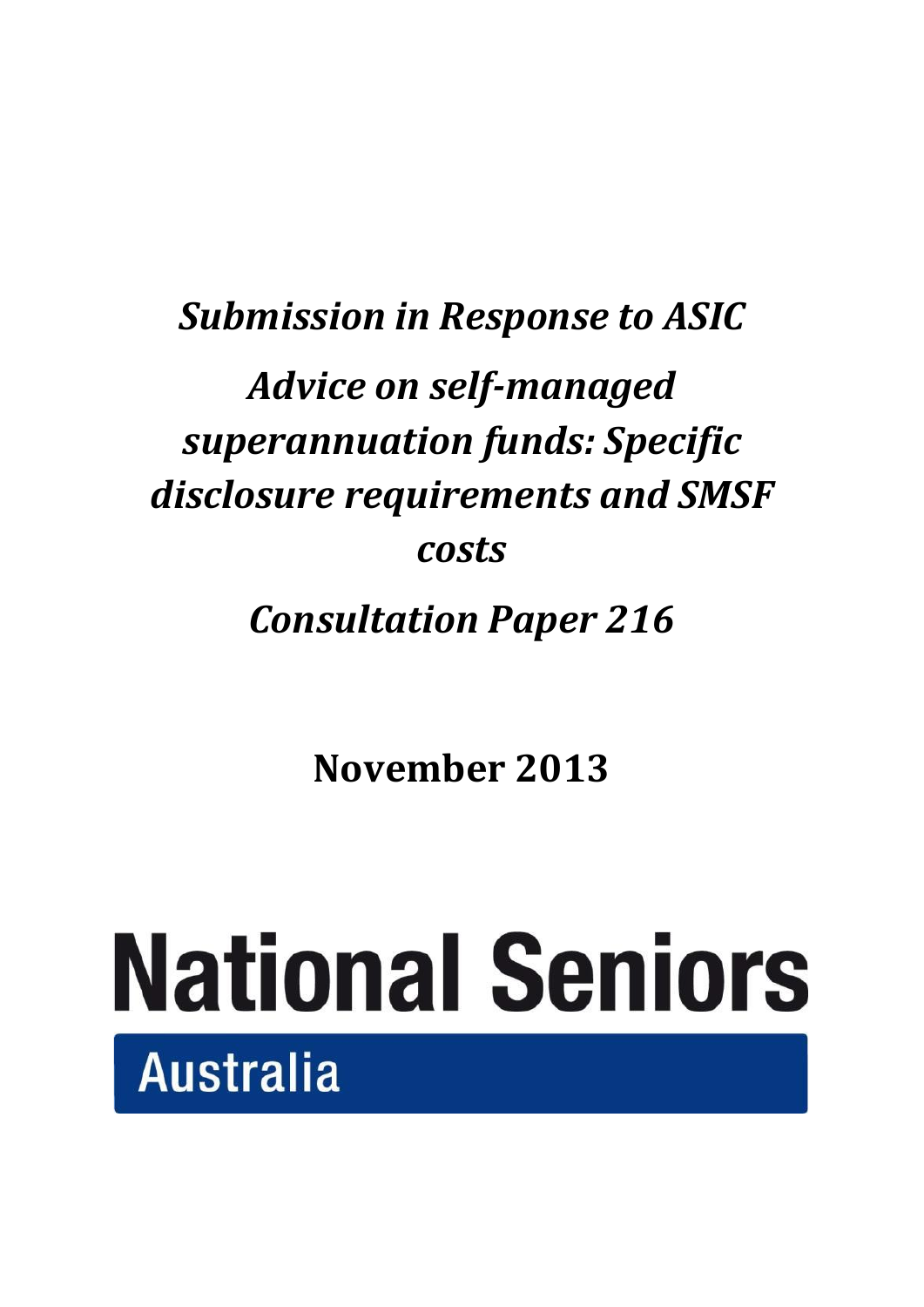#### **About National Seniors Australia (National Seniors)**

With almost 200 000 members Australia-wide, National Seniors is the consumer lobby for the aged 50 and older. It is the fourth largest organisation of its type in the world.

- *We give our members a voice* we listen and represent our members' views to governments, business and the community on the issues of concern to the over 50s.
- **We keep our members informed** by providing news and information to our members through our Australia-wide branch network, comprehensive website, forums and meetings, bi-monthly lifestyle magazine and weekly e-newsletter.
- *We provide a world of opportunity* we offer members the chance to use their expertise, skills and life experience to make a difference by volunteering and making a difference to the lives of others.
- *We help our members save* we offer member rewards with discounts from over 7000 businesses across Australia, we offer discount travel and tours designed for the over 50s, and we provide older Australians with affordable, quality insurance to suit their needs.

#### **Contact**:

#### **Head Office**

National Seniors Public Affairs, Level 18, 215 Adelaide Street Brisbane

QLD 4001

P: 1300 765 050 F: (07) 3211 9339

E: [policy@nationalseniors.com.au](mailto:policy@nationalseniors.com.au)

W: [www.nationalseniors.com.au](http://www.nationalseniors.com.au/)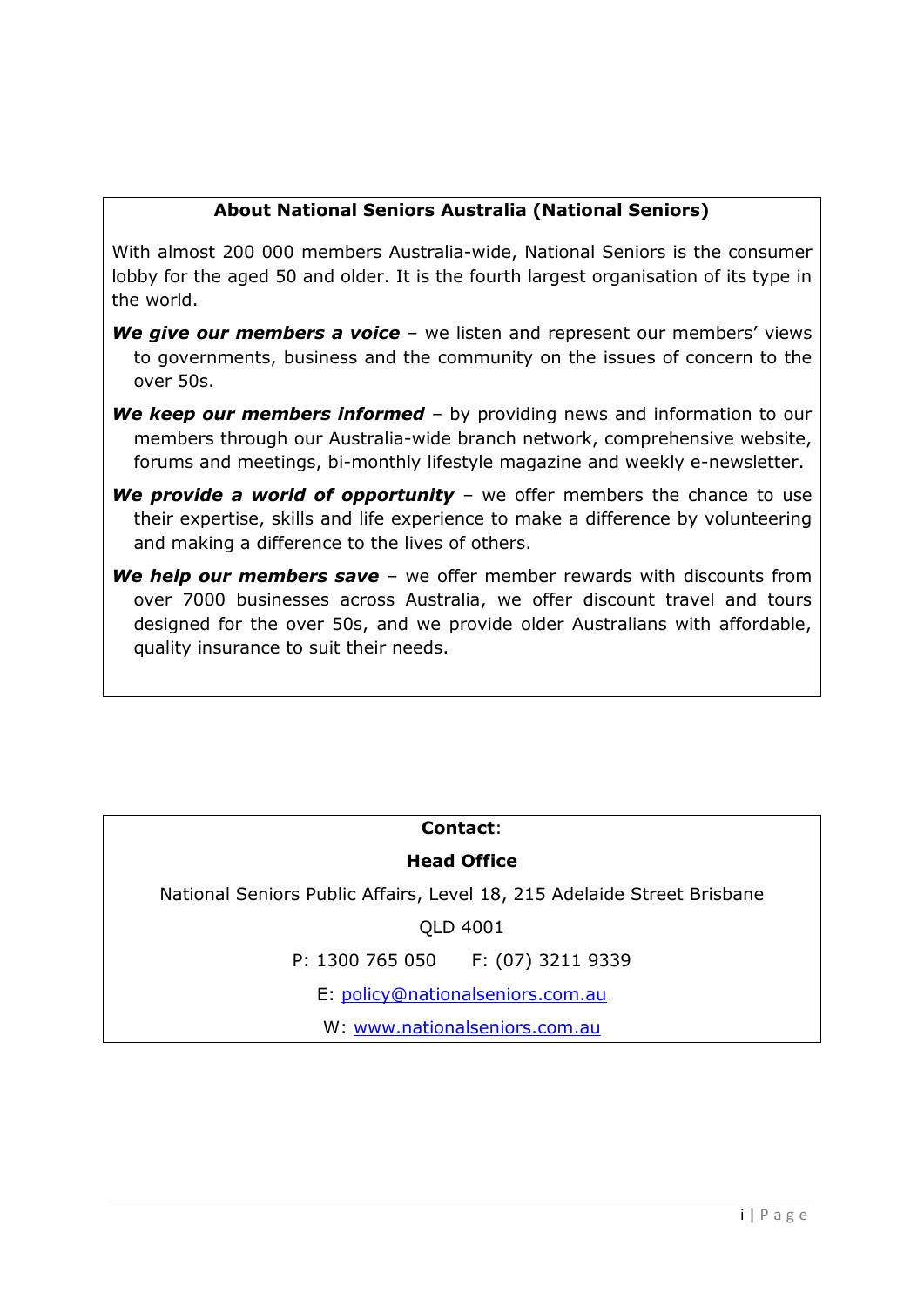# **Table of Contents**

| <b>B1: Warning for clients about lack of statutory</b>        |  |
|---------------------------------------------------------------|--|
| <b>B2: Responsibilities, Obligations and Risks associated</b> |  |
| B3 - Proposed Timeframe for the Implementation  8             |  |
| C1- Proposed Guidance on SMSF Costs  8                        |  |
|                                                               |  |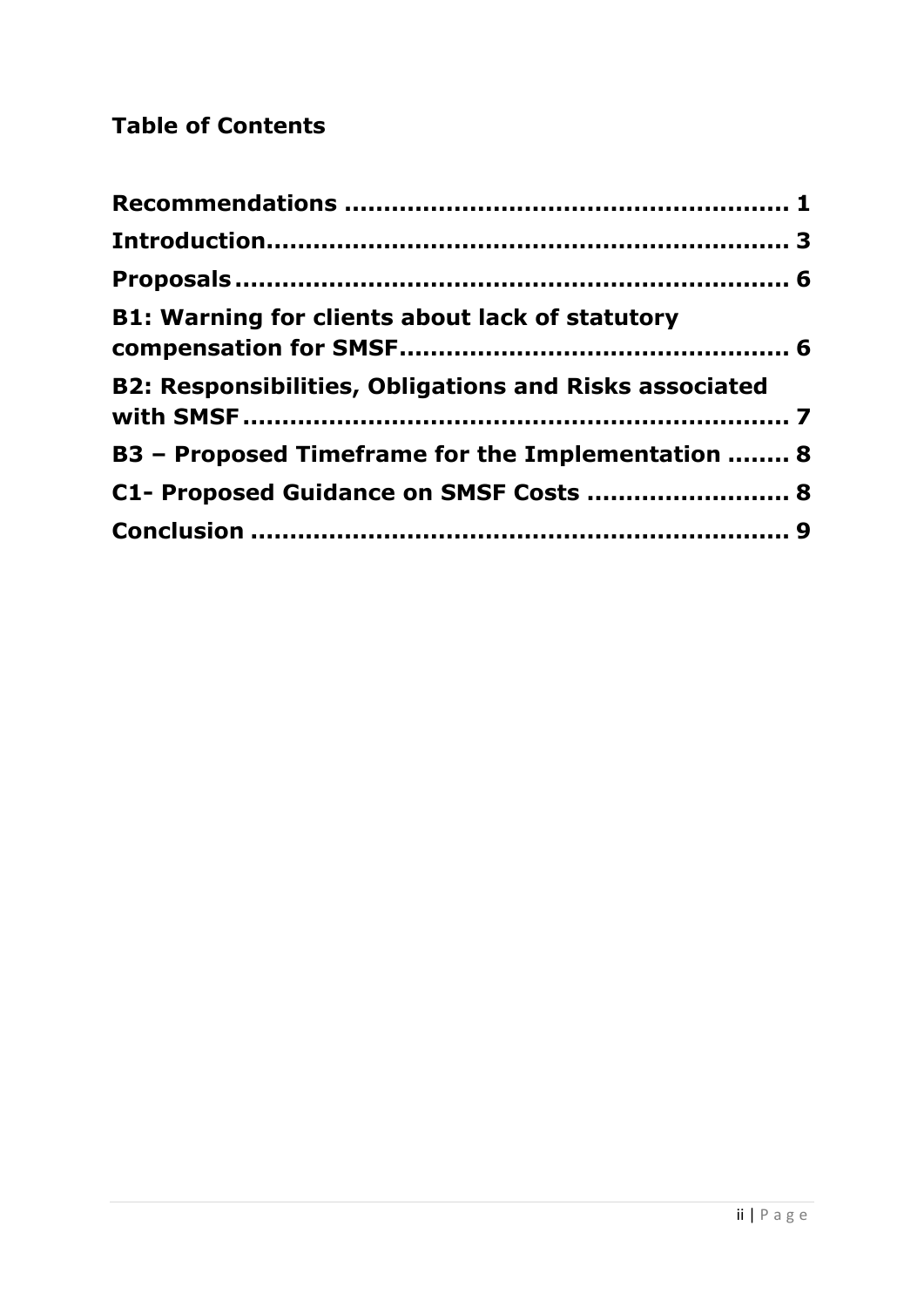#### <span id="page-3-0"></span>**Recommendations**

1. **National Seniors recommends** that ASIC modify the *Corporations Act 2001* to reflect all proposed disclosure requirements and obligations on those who provide advice on an SMSF.

#### **Compliance with the disclosure requirements**

- 2. **National Seniors recommends** that ASIC publish the details of AFS licensees holders and advisors who do not comply with the disclosure requirements, including listing the details of the disclosure requirement which was not complied with.
- 3. **National Seniors recommends** that ASIC ensure copies of all general SMSF disclosure notices are provided online and in hardcopy from ASIC and the ATO.
- 4. **National Seniors recommends** that ASIC require advisors, where possible, to tailor the disclosure requirements regarding the risks and obligations of establishing SMSFs to the individual client's situation.
- 5. **National Seniors recommends** that ASIC require AFS licensees and their authorised representatives to sign a document confirming they have provided all disclosure documents to the client and also made a genuine attempt to explain the risks and responsibilities of running an SMSF.
- 6. **National Seniors recommends** that ASIC implement a timeframe of *as soon as practical after the legislative change but no more than three months*' for the implementation of the additional disclosure requirements.

#### **Lack of statutory compensation warning**

7. **National Seniors recommends** that ASIC amend the "lack of

statutory compensation warning notice" to also include the number of times that compensation has been paid out to Australian Prudential Regulation Authority (APRA) regulated funds (to compensate for fraud and theft) within the past 10 or 5 years, compared with how many SMSFs were affected but not compensated.

8. **National Seniors recommends** that ASIC require AFS licensees and their authorised representatives to sign a document confirming they have provided the warning documentation to their clients and have made a genuine attempt to explain the warning and its potential impact on their clients portfolio.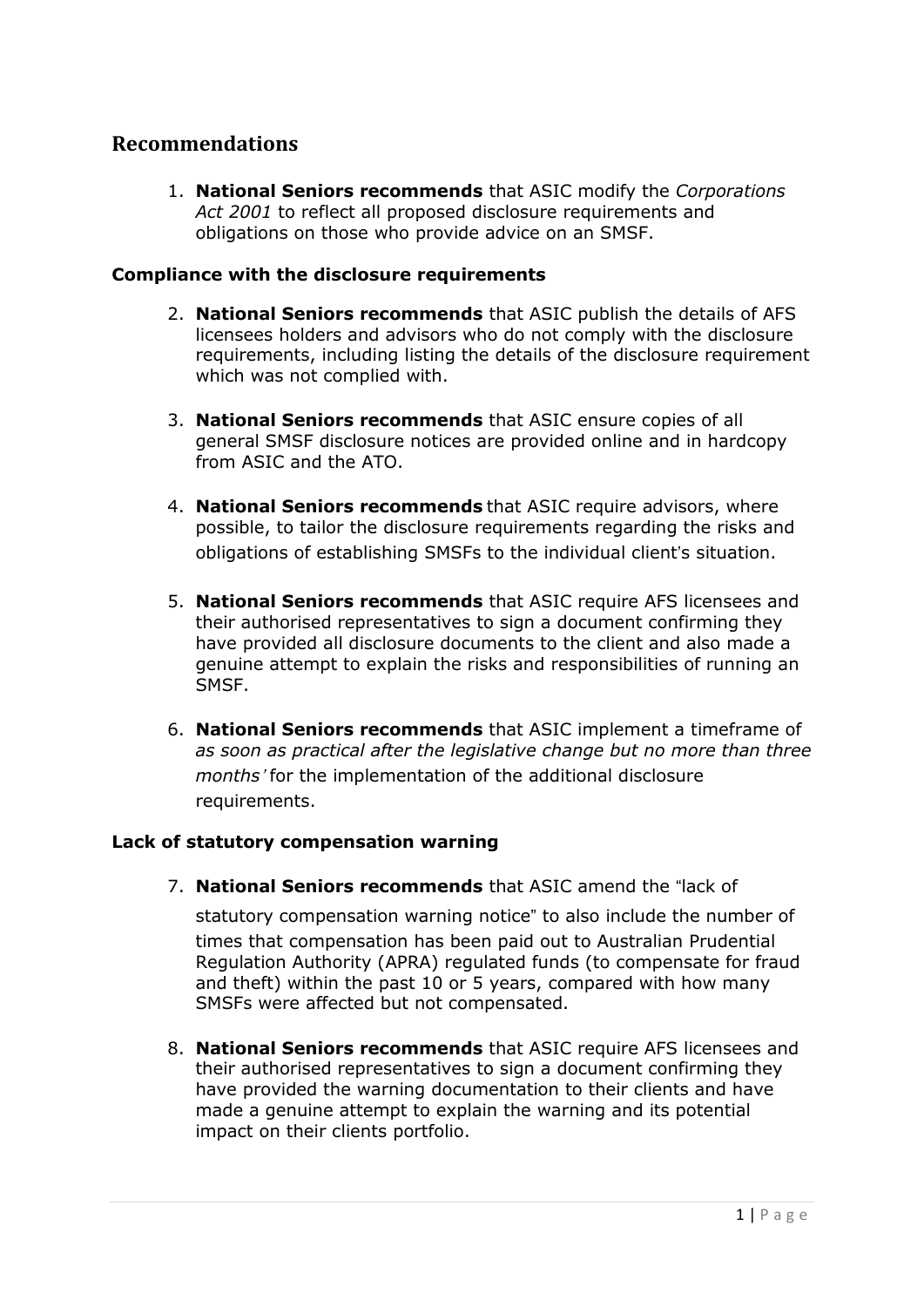#### **Costs of SMSFs**

- 9. **National Seniors recommends** that ASIC modify the *Corporations Act* 2001, to require AFS licensees and their authorised representatives to advise and inform clients of the costs of setting up, managing and winding up an SMSF as determined by the Rice Warner research.
- 10.**National Seniors recommends** that ASIC ensure that actual and a range of dollar cost estimates be included within the disclosure notices and where possible tailored to the individual client's situation, including the costs associated with setting up, running and winding up an SMSF, the time cost associated with managing an SMSF, and the cost of obtaining insurance.
- 11.**National Seniors recommends** that ASIC require advisors to provide their clients with a cost comparison between establishing a SMSF and retaining their existing superannuation investments, including the minimum SMSF cost-effective balance as determined by the Rice Warner research.

#### **Communication Channels**

- 12.**National Seniors recommends** that ASIC utilise communication channels which are preferred by over 50's, including banks and Government departments to communicate the risks and obligations of establishing or switching to an SMSF.
- 13.**National Seniors recommends** that ASIC work with the ATO and develop mobile applications and other electronic assistance for advisors and SMSF investors comfortable with utilising electronic tools.

#### **Education**

- 14.**National Seniors recommends** that ASIC create an education course and test which all investors are strongly encouraged to participate in as a component of the ATO SMSF registration process ensuring that before the SMSF fund is established all investors have the opportunity to become aware of their risks and obligations.
- 15.**National Seniors recommends** that ASIC develop and provide additional guidance material to assist advisors to explain the risks and obligations of SMSFs to their clients.
- 16.**National Seniors recommends** that ASIC make all the supporting material developed on the key risks and obligations of an SMSF freely available online and in hardcopy.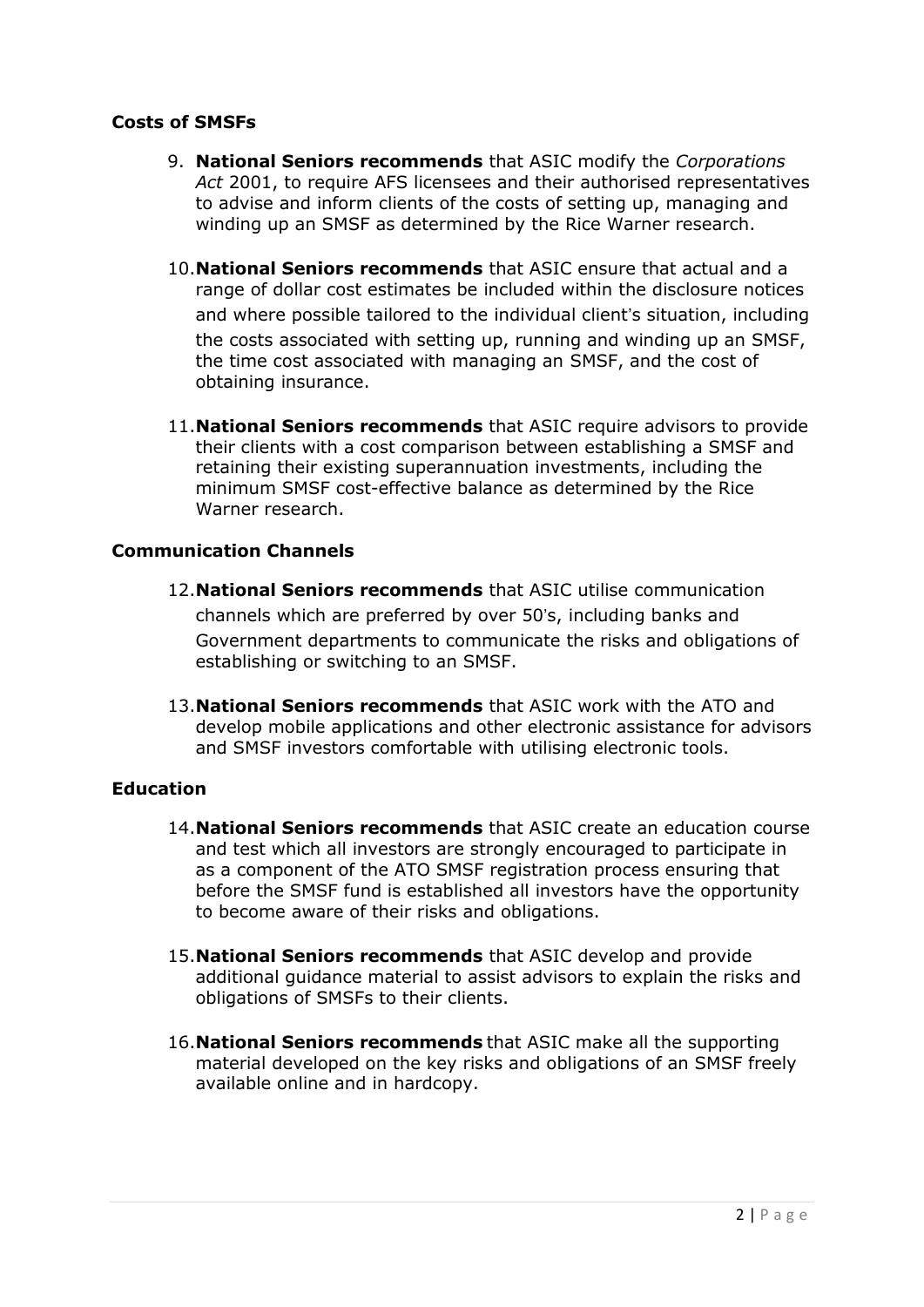# <span id="page-5-0"></span>**Introduction**

1

National Seniors welcomes the opportunity to respond to Australian Securities and Investment Commission (ASIC) consultation paper: *Advice on self-managed superannuation funds: Specific disclosure requirements and SMSF costs* (the consultation paper). National Seniors supports ASIC's proposed disclosure requirements and obligations and believes that they will benefit all clients who are considering setting up or switching to a Self-Managed Superannuation Fund (SMSF).

National Seniors is concerned by the lack of awareness and understanding of the risks and obligations associated with SMSFs amongst many existing and potential SMSF investors many of whom are aged 50 and older.

In 2012, 76 percent of SMSF investors were aged 50 and older<sup>1</sup>, losses experienced at this life stage are particularly devastating as individuals do not have the capacity to recover their losses before retirement. In addition the over 50s' are still recovering from the losses experienced as a result of the Global Financial Crisis, recent reports indicate that the superannuation asset pool will only regain its pre-GFC levels in  $2016^2$ .

It is also concerning that the recent Parliamentary Joint Committee on Corporate and Financial Services concluded that most SMSF investors were unaware that statutory compensation is unavailable to investors in SMSFs in situations where there is fraud or theft<sup>3</sup>. National Seniors own research indicates that many investors are unaware of basic financial risks<sup>4</sup>.

This lack of financial literacy leaves many investors ill-equipped to manage the extra risks responsibilities and costs associated with an SMSF. The recent collapse of Trio Capital, which affected many SMSFs is a practical example of the damage that a lack of awareness and understanding of the risks and obligations of SMSFs can inflict on investors.

Given the level of risk associated with investing in an SMSF, it is essential that advisors are thoroughly disclosing and advising clients on all the risks and obligations of an SMSF. Further, all individuals including those that do not seek professional advice should be educated and have access to information regarding

<sup>1</sup> Australian Securities and Investments Commission (2013) REPORT 337: *SMSFs: Improving the quality of advice given to investors,* Australian Government.

<sup>2</sup> Deloitte Actuaries & Consultants (2013) *Dynamics of the Australian Superannuation System The next 20 years: 2013 – 2033\,* Deloitte.

<sup>3</sup> Parliamentary Joint Committee on Corporations and Financial Services (2012) *Inquiry into the collapse of Trio Capital,* Australian Government.

<sup>4</sup> National Seniors Australia (2012) *Financial Wellbeing: Concerns and choices among older Australians*, Productive Ageing Centre.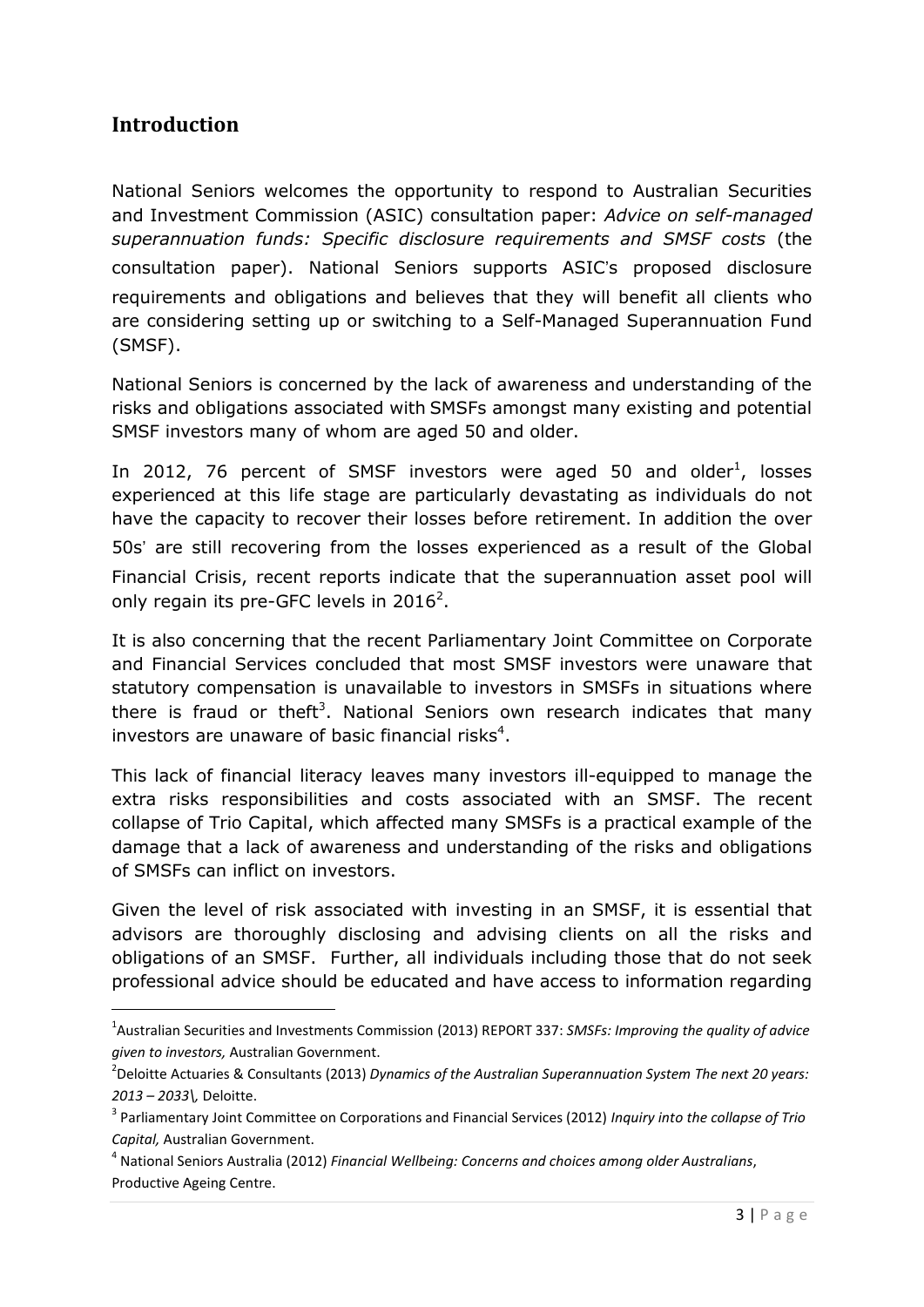the risks, costs and obligations of an SMSF in a consumer friendly format, utilising communication channels preferred and assessable by the over 50's.

### **Our Position**

National Seniors supports ASIC's proposed disclosure requirements and obligations. However, National Seniors believes that a broader approach is required to ensure that not only are additional disclosure requirements provided to clients, but equally essential, that clients understand the content of the additional information disclosed. National Seniors has made separate recommendations to achieve this broad approach.

National Seniors believes that all additional disclosure requirements discussed in the consultation paper should be enforced on advisors by modification of the *Corporations Act 2001*.

*National Seniors recommends:* that ASIC modify the *Corporations Act 2001* to reflect all proposed disclosure requirements and obligations on those who provide advice on SMSFs.

Similarly if Australian Financial Services (AFS) licensees holders and their authorised representatives (advisors) do not comply with the proposed disclosure requirements there must be effective consequences. These should include the publication of the AFS licensees holder and advisors details on the ASIC web site and the disclosure requirement which was not complied with.

*National Seniors recommends*: that ASIC publish the details of AFS licensees holders and advisors who do not comply with the disclosure requirements including the details of the disclosure requirement which was not complied with.

To provide all potential SMSF investors (including those that do not seek professional advice) with the opportunity to become aware and comprehend the risks and obligations associated with SMSF, copies of all general SMSF disclosure notices should be provided online and in hard copy from ASIC and the Australian Taxation Office (ATO).

*National Seniors recommends:* that ASIC ensure copies of all general SMSF disclosure notices are provided online and in hardcopy from ASIC and the ATO.

The implementation of this recommendation would allow for this information to be studied prior to the sometimes high pressure environment associated with seeking advice on the decision to establish or switch to an SMSF.

Although acknowledging, the useful information available on the ATO and the ASIC MoneySmart web sites regarding SMSF, many over 50's cannot and do not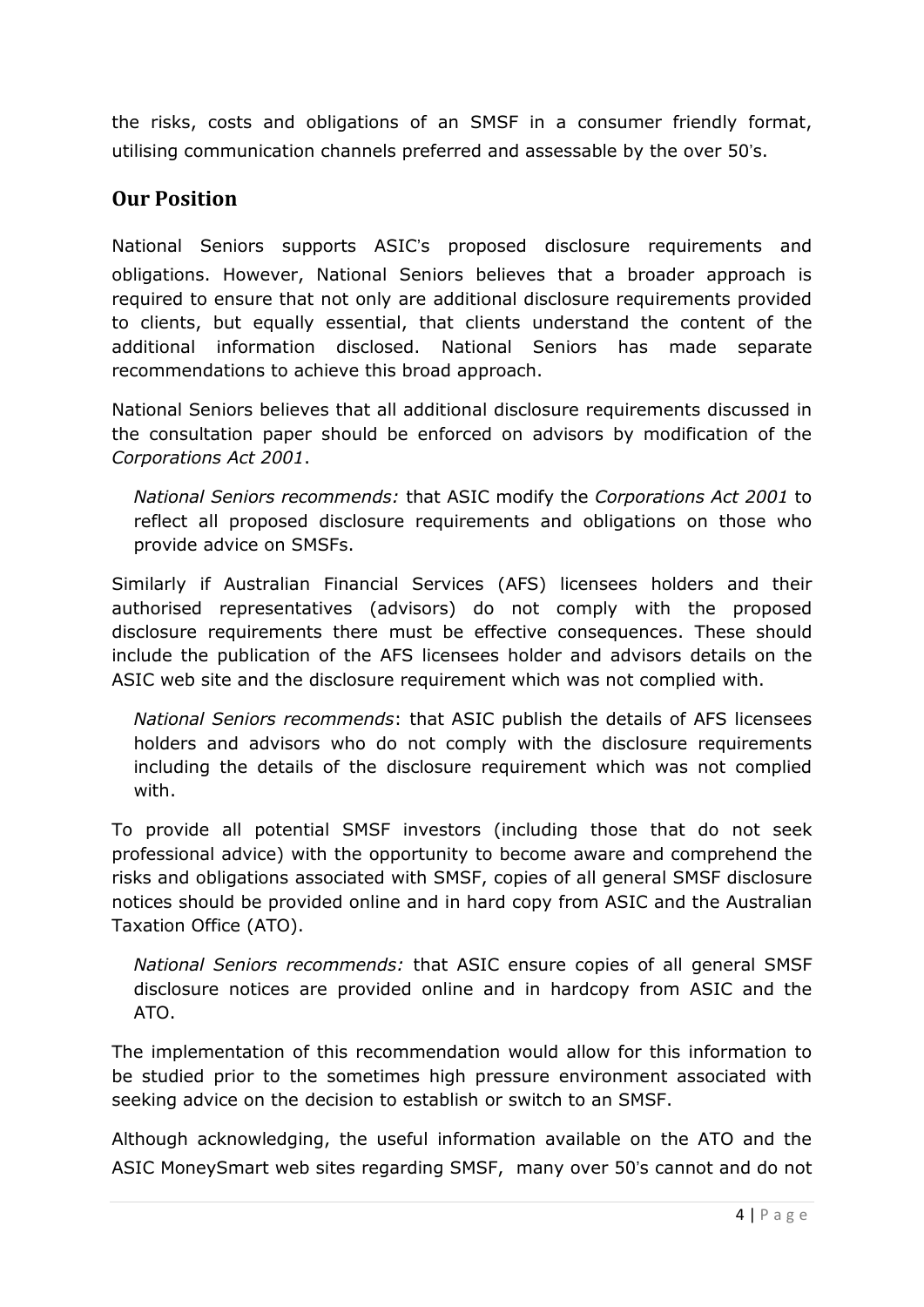want to access the current suite of SMSF information resources which are available online. Only 40 per cent of people aged 65 to 74 years and 20 per cent of people aged 75 and older access the internet.<sup>5</sup> Given the limited use of the internet by the segment who predominantly invests in and administers SMSF;

*National Seniors recommends:* that ASIC utilise communication channels which are preferred by over 50's including banks and Government departments to communicate the risks and obligations of establishing or switching to an SMSF.

The impact of suffering losses in superannuation savings is damaging for all investors. Large losses can negatively affect an individual's economic confidence, optimism for retirement and health, and can lead to severe cost cutting and to the postponement of retirement. For over 50's who comprise the majority of SMSF investors losses in superannuation are devastating.

Over 50's cannot simply work longer or return to work; they may have retired for health reasons and cannot physically return to work $<sup>6</sup>$ . Over 50's also face a</sup> much harder struggle to find new employment. Job seekers aged 55 years and over currently languish in unemployment for an average 71 weeks compared to 41 weeks for job seekers aged 25-44 years<sup>7</sup>.

With the increasing costs of living including essential living items increasing by more than double the inflation rate over the past five years<sup>8</sup>, over 50's have already cut back on their discretionary spending leaving no room for further cuts to accommodate losses from superannuation.

Given the magnitude and complexity of SMSF risks and obligations;

1

*National Seniors recommends:* that ASIC create an education course and test which all investors are strongly encouraged to participate in as a component of the ATO SMSF registration process ensuring that before the SMSF fund is established all investors have the opportunity to become aware of their risks and obligations.

To support advisors and clients meeting their obligations and improving their understanding of SMSF risks;

<sup>5</sup> National Seniors Australia (2011) *Older Australians and the Internet Bridging the Digital Divide* Productive Ageing Centre.

<sup>6</sup> National Seniors Australia (2012) *Ageing Baby Boomers in Australia: Understanding the effects of the global financial crisis* Productive Ageing Centre.

<sup>7</sup> National Seniors Australia, (2012) *Barriers to Mature Age Employment: Final Report Of The Consultative Forum On Mature Age Participation*, Productive Ageing Centre.

<sup>8</sup> National Senior Australia ( 2013) *A squeeze on spending? An update on household living costs for senior Australia.* Productive Ageing Centre.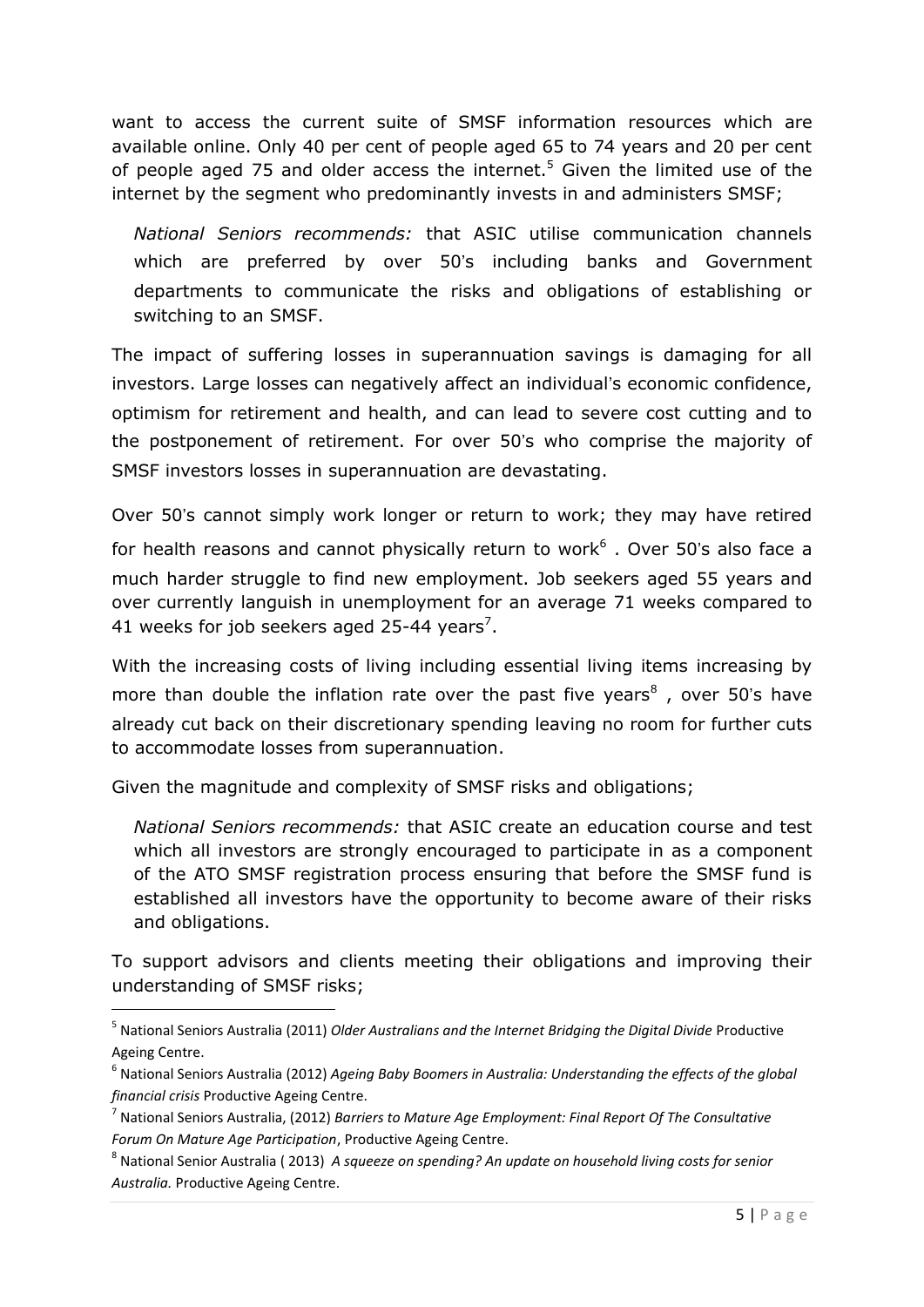*National Seniors recommends*: that ASIC work with the ATO and develop mobile applications and other electronic assistance for advisors and SMSF investors who are comfortable with utilising electronic tools.

Given, the disastrous impact of superannuation losses on over 50's and the magnification of risks and obligations through SMSFs, it is essential that ASIC implement the proposals of the consultation paper and National Seniors recommendations as soon as possible.

# <span id="page-8-1"></span><span id="page-8-0"></span>**Proposals**

# **B1: Warning for clients about lack of statutory compensation for SMSF**

National Seniors agrees with the proposed disclosure requirements and warning contained in Table 1 on page 19 of the consultation paper. National Seniors also believes that the disclosure requirements and warning will benefit clients who are considering setting up or switching to an SMSF and help to inform clients of the loss of the statutory compensation available for losses suffered because of fraud or theft if they establish or switch to a SMSF.

*National Seniors recommends*: that ASIC amend the "lack of statutory compensation warning notice" to also include the number of times that compensation has been paid out to Australian Prudential Regulation Authority (APRA) regulated funds (to compensate for fraud and theft) within the past 10 or 5 years, compared with how many SMSFs were affected but not compensated.

This recommendation would provide a real world context and assist clients to comprehend the risk of the loss of statutory compensation.

National Seniors believes that the warning should be given to clients in a prescribed format, utilising large text and clear language. Given the risk involved this warning should be provided as a separate stand-alone document.

National Seniors supports the requirement that clients sign a document acknowledging that they understand that SMSF are not entitled to receive compensation. However, National Seniors believes that this obligation to sign should also be expanded to the advisors.

*National Seniors recommends*: that ASIC require AFS licensees and their authorised representatives sign a document confirming they have provided the warning documentation to their clients and have made a genuine attempt to explain the warning and its potential impact on their clients' portfolio.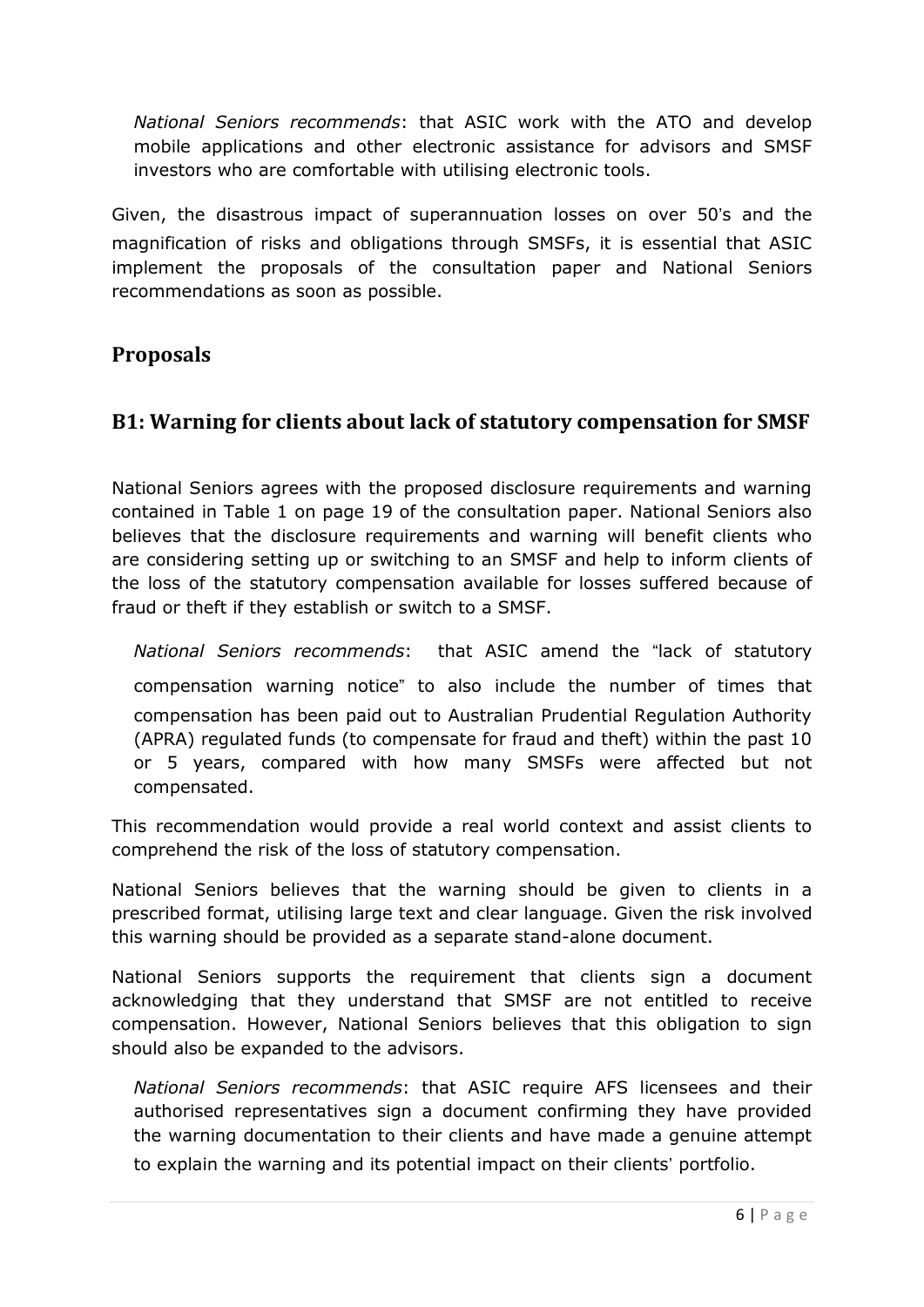This additional obligation (to attempt to explain) is proposed to somewhat compensate for any lack of comprehension of the documentation by clients, due to lack of financial literacy or other disadvantages.

As indicated earlier, National Seniors suggests that this warning is again brought to the attention of potential SMSF investors as a component of the registration process. National Seniors believes that a one off disclosure of the loss of statutory compensation for SMSF as proposed in the consultation paper is insufficient to ensure that clients have an appropriate level of understanding to allow them to make an informed and considered decision to establish or switch to an SMSF.

# <span id="page-9-0"></span>**B2: Responsibilities, Obligations and Risks associated with SMSF**

National Seniors agrees with the proposed disclosure requirements in Table 2. It is essential for all individuals considering the establishment of or considering switching to an SMSF to be aware, understand and consider the numerous risks and obligations associated with SMSFs. National Seniors believes the proposed disclosure requirements will benefit clients who are considering setting up or switching to an SMSF.

National Seniors supports that the proposed disclosure requirements are provided to the client in a prescribed format utilising large text and clear language.

*National Seniors recommends:* that ASIC require advisors, where possible, tailor the disclosure requirements of the risks and obligations of SMSF to the individual client's situation.

A generic template could be developed which includes standard disclosure text and paragraphs but also allows for the advisor to populate the template with the individuals client details where appropriate.

National Seniors supports the requirement that clients sign a document acknowledging the responsibilities and risks associated with running an SMSF. Again, National Seniors believes that this obligation to sign should also be expanded to advisors.

*National Seniors recommends*: that ASIC require that AFS licensees and their authorised representatives sign a document confirming they have provided all disclosure documents to the client and also made a genuine attempt to explain the risks and responsibilities of running an SMSF.

To assist advisors in adequately disclosing the risks and obligations beyond providing the standardised documentation,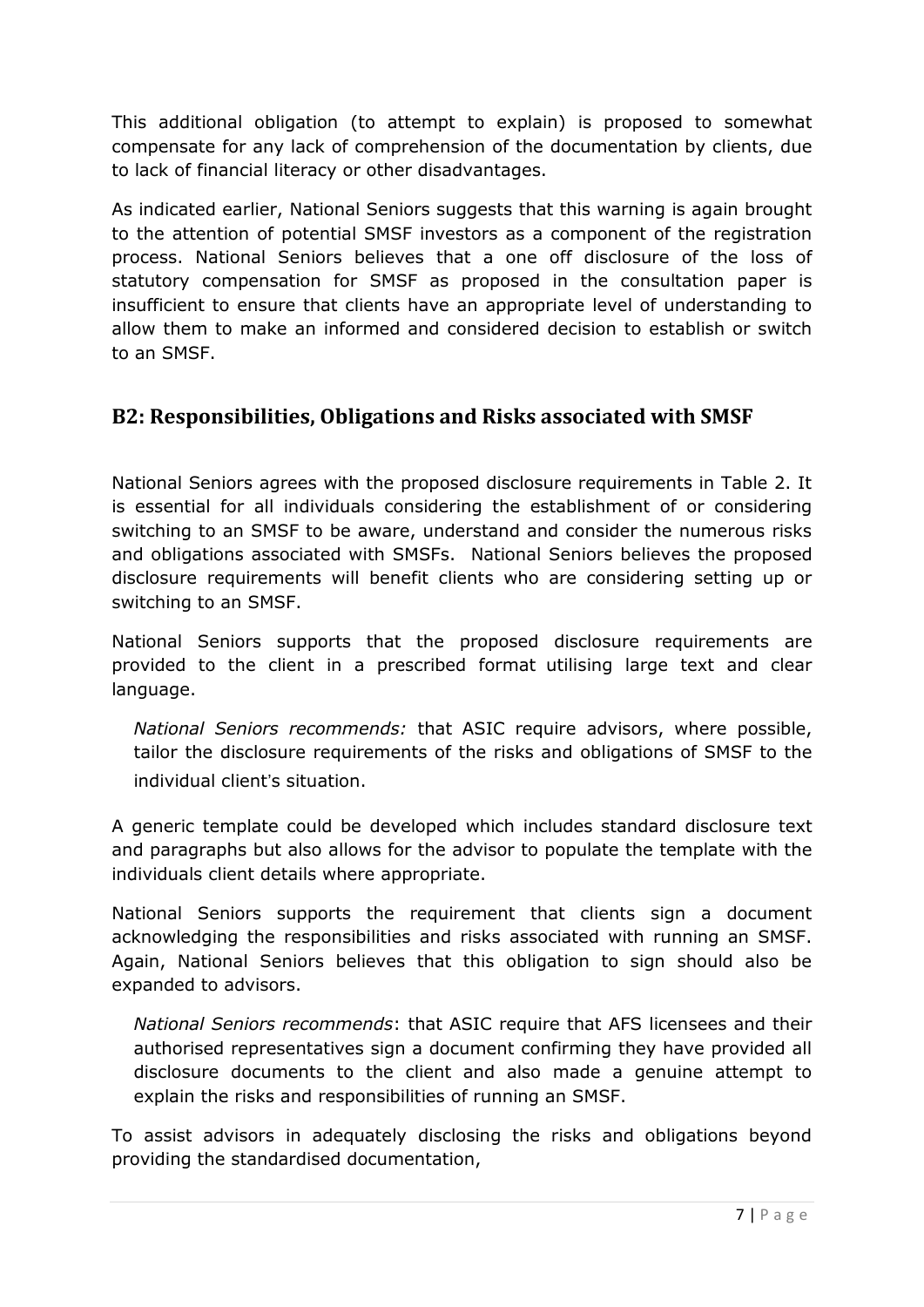*National Seniors recommends:* that ASIC develop and provide additional guidance material to assist advisors to explain the risks and obligations of SMSF to their clients.

The guidance material should be developed with a consumer focused approach including providing examples and case studies which demonstrate the risks and obligations.

In order to capture all individuals who are considering establishing or switching to an SMSF and who do not seek professional advice;

*National Seniors recommends:* that ASIC make all the supporting material developed on the key risks and obligations of SMSF freely available online and in hardcopy.

# <span id="page-10-0"></span>**B3 – Proposed Timeframe for the Implementation**

National Seniors *does not* agree with the proposed timeframe of six months after ASIC releases the class orders on the disclosure requirements.

*National Seniors recommends:* that ASIC implement a timeframe of *as soon as practical after the legislative change but no more than three months*' for the implementation of the additional disclosure requirements.

National Seniors believes that a shorter implementation timeframe is justified, as the consultation paper correctly indicates that "the proposed disclosure requirements largely reflect the advice on establishing an SMSF that advisors should already be giving clients" and the risk that investors will continue to establish and switch to an SMSF without basic understanding of the risks and obligations is too great to allow for a long implementation timeframe, given the devastating impact on investors when losses occur within an SMSF.

# <span id="page-10-1"></span>**C1- Proposed Guidance on SMSF Costs**

National Seniors agrees with the Rice Warner's Costs of Operating SMSFs Reports approach to describing the cost of SMSF and the Report's findings.

National Seniors believes it is essential that advisors are obligated to disclose and inform clients of the key findings of the Rice Warner research.

National Seniors *does not* support the proposal that ASIC only provides guidance to compel advisors to show that they have informed their clients of the costs